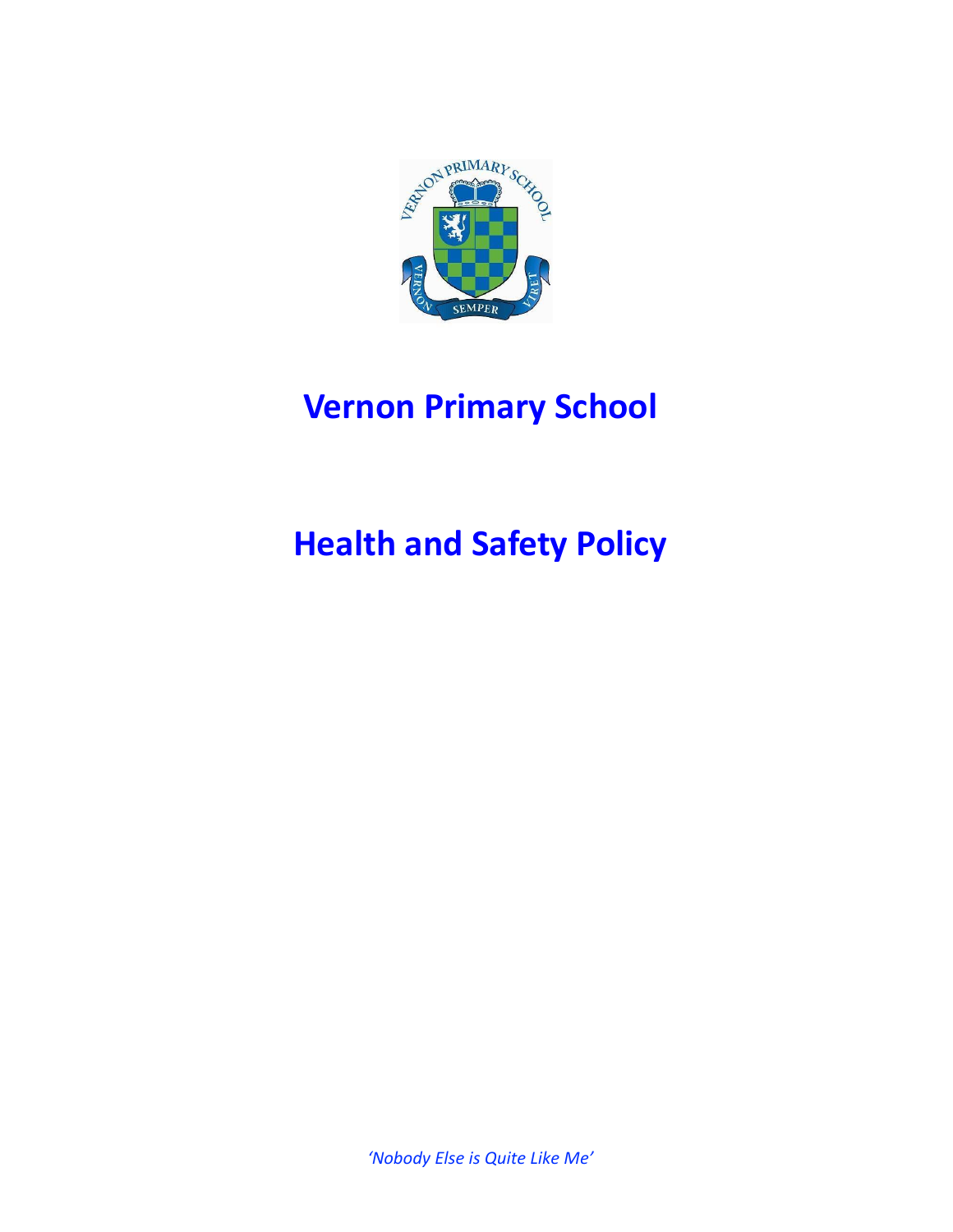#### **HEALTH AND SAFETY POLICY STATEMENT**

- 1.1 Vernon Primary School recognises its duty of care for the health, safety and well-being of its employees. It will take effective steps to ensure that this is achieved, so far as is reasonably practicable. In discharging this responsibility it will take into account its parallel obligations for the Health and Safety of pupils, visitors and others who might be affected by its operations.
- 1.2 The provisions in this Policy are intended to ensure that Health and Safety is an integral part of the general process of risk management which the school operates. Thus, Health and Safety will be included in the school's review and planning process as an issue essential to the development and maintenance of the School's management systems.
- 1.3 The purpose of the Policy is:
	- To provide the necessary authority and support for staff as they make their respective contributions to health and safety.
	- To set out duties and responsibilities.
	- To recognise the partnership necessary with the LA to ensure that all statutory duties in this field are met.
	- To emphasise the importance of keeping hazards under control by making an assessment of operating risks.
- 1.4 The Governing Body is committed to securing the health, safety and well-being of employees, pupils and others affected by the school's activities, including visitors and contractors. Everyone has a part to play in bringing this into effect and full co-operation is therefore expected. For employees, this is not only a matter of common sense, but also as a legal duty.
- 1.5 All employees, regardless of seniority, have a duty to take care of themselves and others that might be affected by their acts or omissions. Staff should use equipment and working methods approved by their supervisor / senior colleague. Special care should be taken with the health and safety issues of any new venture.

## **2. ORGANISATION AND ARRANGEMENTS FOR IMPLEMENTING THE POLICY**

2.1 The Headteacher has overall responsibility for the implementation of this Policy. To facilitate this, the Head has designated Louise Currall to be the Health and Safety Co-ordinator and Helen O'Sullivan to be the named Health and Safety Governor. Each line manager will recognise and accept a personal role in ensuring that arrangements for Health and Safety are effective within his or her respective area. Collectively, the Governing Body requires Health and Safety to be taken into account in the proposals which come before it and will seek to encourage a positive climate in which Health and Safety can flourish.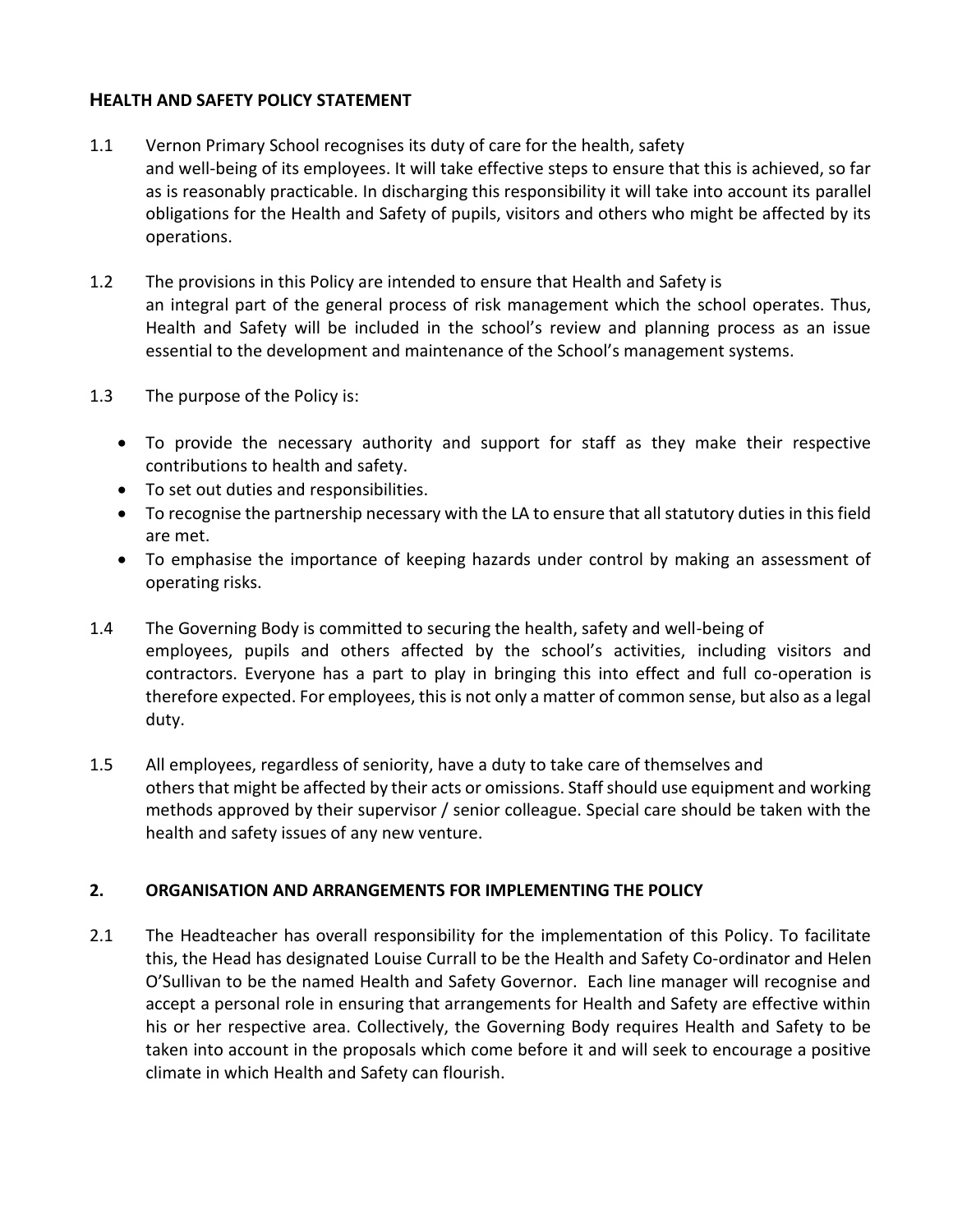#### **Risk Assessment**

2.2 The underlying process, which secures this Policy, is risk assessment. Assessments of significant risks will be made in conjunction with those affected and recorded in writing. It will be the responsibility of the Headteacher, Heads of Departments and line Managers to ensure that relevant risk assessments are maintained and kept up to date. Where no guidance exists on a specific topic, staff will follow the LA risk assessment process.

## **Consultation**

2.3 Employees with concerns should normally raise them with the Headteacher or Health and Safety Co-ordinator. However, the Governors welcome the support of trades unions in health and safety matters and staff should feel free to contact the appropriate trade union appointed safety representative. Requests for external help should be raised initially with the Headteacher or Health and Safety Co-ordinator, who will seek advice from the Departmental Health and Safety Adviser, on any concerns of employees, which cannot be resolved locally.

## **Contractors and School Partnerships**

- 2.4 Contractors carrying out work for the School will be vetted for their Health and Safety performance. They will be required to act in accordance with this Policy and the School's specified local arrangements. Contractors will be required to assess the risks to anyone who might be affected as a result of the performance of the contract. In particular, they will be required to make appropriate arrangements with the Headteacher to ensure that the School's Governing Body and users are sufficiently and suitably informed and consulted on issues relevant to risk control.
- 2.5 School linked partners and hirers, will exchange health and safety policies and procedures with the School and ensure that the health and safety of all school staff and users will be protected to a level which is reasonably practicable and equivalent in standard to the School. In particular, partners will be required to provide school staff and others who might be directly affected with sufficient guidance and advice on any risks or procedures which will be new or unusual in comparison with school's activities.

#### **Inspection and Monitoring**

2.6 The Headteacher / Health and Safety Co-ordinator will undertake the necessary arrangements for procedures to be examined and workplaces to be inspected to ensure that precautions remain suitable and sufficient by conducting a whole school Annual Risk Assessment and Safety Review. Feedback from this process will be referred to the Governing Body.